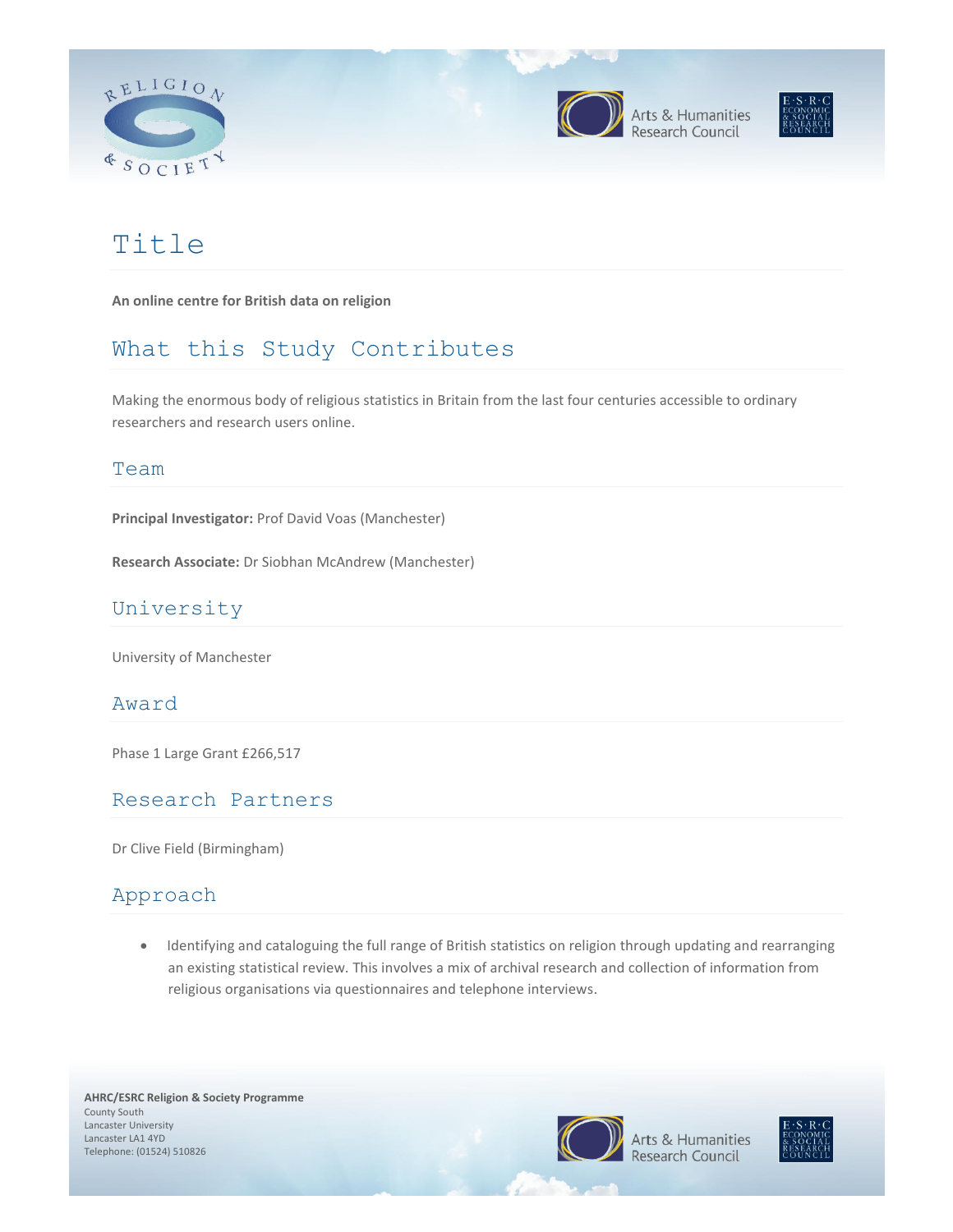



Arts & Humanities<br>Research Council



- The assembly of a reasonably comprehensive set of statistical time series. These figures drawn from faith, official and independent sources – will be immediately available to all researchers and concentrate on the nineteenth and twentieth centuries. Statistics on membership, rites of passage, places of worship and ministry, drawn from published sources will be on offer.
- Preparation of thematic commentaries, involving the preparation of some original work (describing and discussing trends, for example) as well as the identification of suitable material already published that can be reworked for this purpose.

### Findings

"British Religion in Numbers" catalogues published data on religion in Britain covering a period of 4 centuries, and draws already from over 1700 sources. It breaks new ground in including opinion poll data. It is comprehensively searchable.

Previously researchers had no up-to-date index of this material, and even for experts it could be a matter of luck finding the best published resources. The best previous compilation was published in 1987 and can now cost over £100 to buy secondhand; [BRIN](http://www.brin.ac.uk/) has made this available free as a downloadable e-book, with expanded text. And it is more thoroughly searchable than the original publication.

BRIN either hosts data or, where practical considerations and copyright issues prevail, gives information on sources and the best guidance possible on where to find it. Its search capabilities enable narrowing down searches to particular dates or places, together with other tools which any serious researcher will welcome when compared to the lottery of using general search engines.

The Manchester team is led jointly by Professor David Voas and Dr Clive Field. David Voas is Simon Professor of Population Studies at the University of Manchester and heads the Institute for Social Change [\[http://www.humanities.manchester.ac.uk/socialchange/\]](http://www.humanities.manchester.ac.uk/socialchange/). Clive Field was until 2006 Director of Scholarship and Collections at the British Library and is a particular authority on recent statistics on British religion including the valuable opinion poll data which can be used for studies of trends in religious attitudes and belief. Siobhan McAndrew is Project Officer, and technical support is provided by Sam Smith.

Geographically the sources catalogued by BRIN cover England, Scotland and Wales. Religion is defined in very broad terms in order to include many kinds of belief and folk-religion, including Father Christmas! The team do urge caution in comparing data from different sets. Not only do the categories used in different surveys and measures not necessarily correspond, but even the meaning of simple question like "Do you believe in God?" can change over time. Although BRIN offers ease of access to data, any user needs to bring an awareness of this

**AHRC/ESRC Religion & Society Programme**  County South Lancaster University Lancaster LA1 4YD Telephone: (01524) 510826



Arts & Humanities